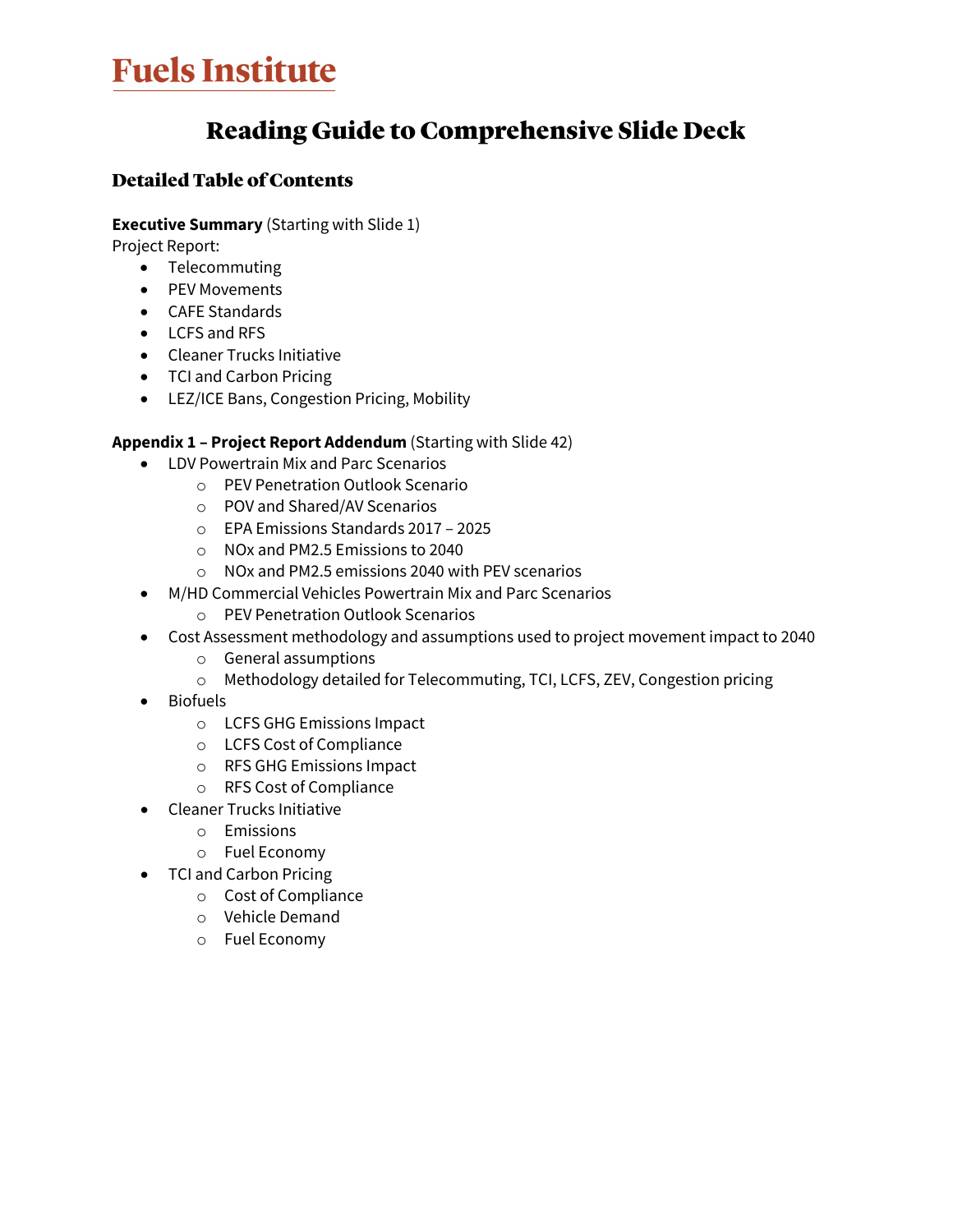#### **Appendix 2 – Movement 101** (Starting with Slide 70)

- Telecommuting
	- o Telework Enhancement Act of 2010
	- o European Framework Agreement on Telework; Telework Policy Canada
- Subsidies
	- o State Level Subsidies for EVs
	- o Global Subsidies
- ZEV Mandate
	- o CARB ZEV Program
	- o China NEV mandate
- Charging Infrastructure
	- o EV Freedom Act, HR 5770 (2020)
	- o New Jersey S2252 (2020)
	- o Norway Norsk Elbilforening; France Energy Transition Law
- CAFE
	- o CAFE
	- o Japan Energy Conservation Law; China Corporate Average Fuel Consumption
- Biofuel Blending
	- o RFS 2
	- o EU Renewable Fuels Directive
	- o Low Carbon Fuel Standard
	- o EU Fuel Quality Directive
- Cleaner Trucks Initiative
- Transportation Climate Initiative
- Carbon Pricing
	- o American Opportunity Carbon Fee Act (2019)
	- o EU Energy Taxation Directive
	- o National Determined Contributions, Cap and Trade
		- Canada, Argentina, NZ, South Korea
- Vehicle Use Types/Restrictions/Low or Zero Emissions Zones
	- o Low or Zero Emissions Zones
		- CA AB 40; HI HB 2593; NJ S 2252; US HR 109
		- Amsterdam Clean Air Action; London Ultra Low Emission Zone
	- o ICE Bans
		- **France Mobility Law; Germany Low-emission Mobility Strategy COM**
- Congestion Pricing
	- o Traffic Mobility Act NY
	- o London Congestion Charge; Milan Area C; Trangselkatt i Stockholm
- Shared Mobility
	- o Transit Priority Program
- Connected and Autonomous Vehicles
	- o SELF Drive Act; AV START Act
	- o EU Centre for Connected and Autonomous Vehicles, Autonomous Vehicle Bill
- Vehicle Retirement Program
	- o CA Consumer Assistance Program AB616
	- o France Prime a la conversion; Romania Rabla
- Tolls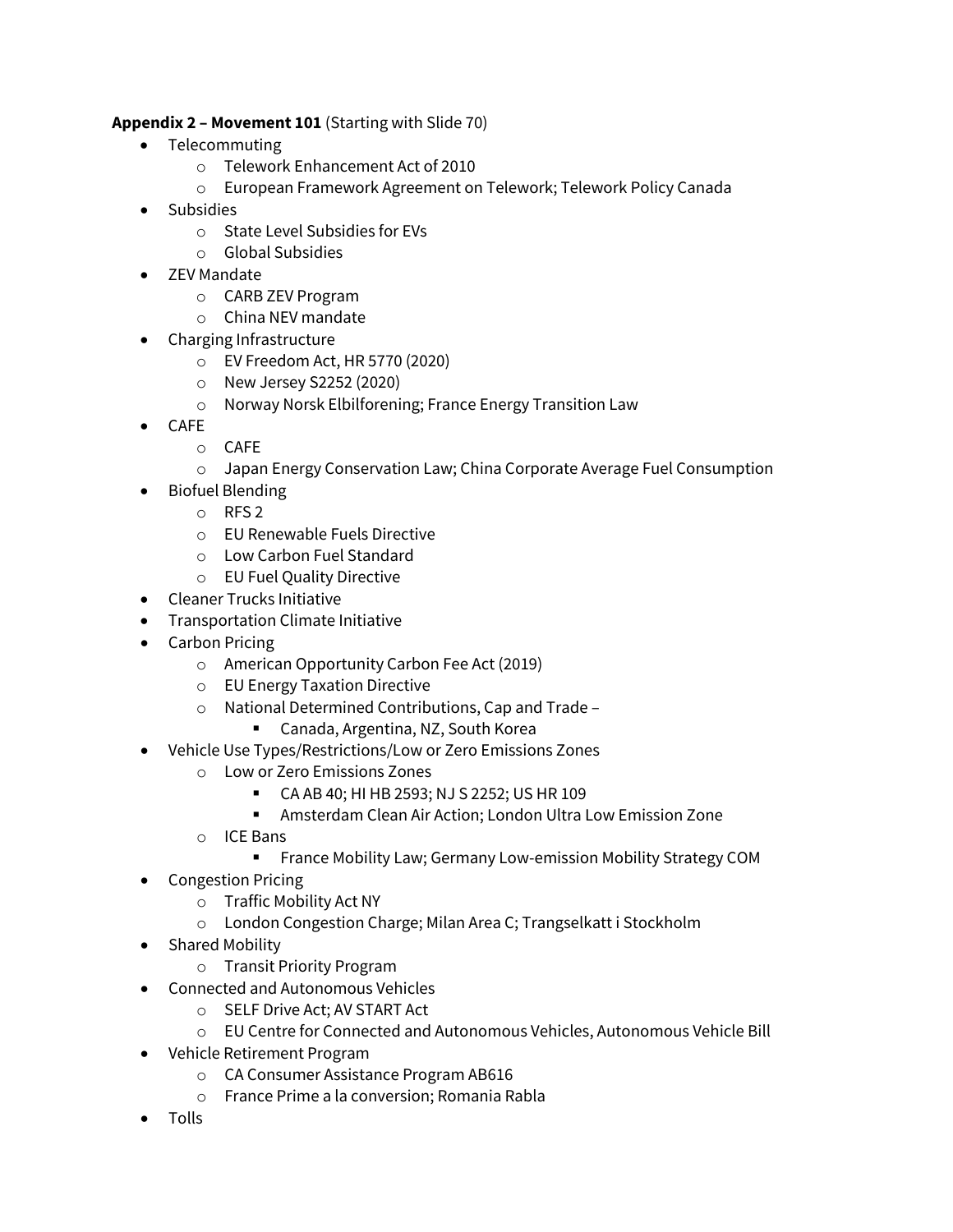- o Fixing America's Surface Transportation Act, 2015
- o Factors influencing consumer decision to buy BEV
- o HOV incentive is factor in some states but not others for BEV adoption
- Parking Benefits
	- o Alternative Fuel Vehicle and HEV Parking, Low Emission Vehicle Parking
	- o Madrid ZEV parking; Norway Norsk Elbilforening

#### **Appendix 3 – Summary of research** (Starting with Slide 111)

- Telecommuting
	- o Fuel Economy
	- o Low Emissions
	- o Impact from COVID 19
- Subsidies/Incentive
	- o Vehicle Demand
- ZEV
	- o Cost of Compliance
	- o Fuel Economy
	- o Emissions
	- o Vehicle Demand
	- Charging Infrastructure
		- o Vehicle Demand
		- o Major National Markets
			- **Europe, U.S., California, DC**
- CAFE
	- o Cost of Compliance
	- o Fuel Economy
	- o Emissions
	- o Vehicle Demand
- **Biofuels** 
	- o LCFS
		- **Emissions**
		- **Fuel Economy**
		- Cost of Compliance
	- o RFS
		- **Emissions**
		- **Fuel Economy**
		- Cost of Compliance
	- Transportation Climate Initiative
		- o Cost of Compliance
		- o Low Emissions
		- o Fuel Economy
- Carbon Taxes
	- o Europe
	- o Effects on fuel prices
	- o GHG Emissions
	- o Prices and Revenue
	- o Carbon Revenue Usage